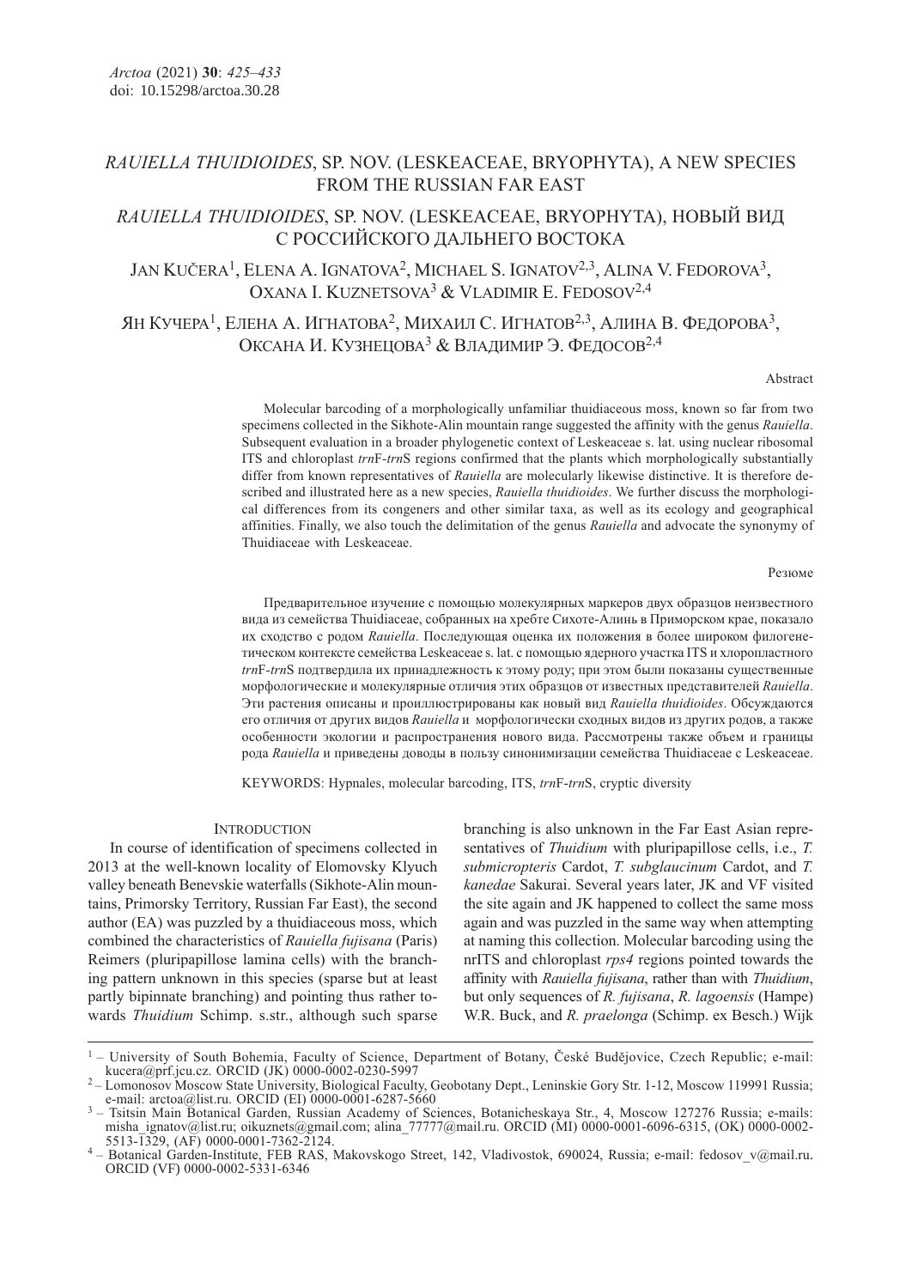& Margad. were publicly accessible (the latter two only for rps4, mitochondrial nad5 intron, and nuclear LSU) at that time, and the representation of the East Asian R. fujisana in GenBank was very scarce. We decided therefore to sample molecularly a few additional specimens of R. fujisana and add the eastern North American R. scita, which is the type of the genus but has not yet been sampled for molecular data. Published molecular phylogenetic accounts with greater emphasis on Thuidiaceae or Leskeaceae s.lat. are sparse and include a smaller account by García-Ávila et al. (2009), who used chloroplast rbcL and rps4-trnS regions, the unpublished dissertation by Soares (2015), who used the combination of chloroplast rps4, mitochondrial nad5 intron and nuclear ribosomal LSU, the arXiv-indexed paper by Cai et al. (2019), who used the combination of nuclear ribosomal ITS with the plastid trnL-trnF, rps4, and atpB-rbcL, and a small account published on the occasion of the description of a new thuidiaceous genus, *Lazarenkoa* Ignatov & Ignatova nom. illeg. (Ignatov et al., 2019), now replaced by Ignatovia U.B. Deshmukh (Deshmukh, 2021); here the molecular dataset was based on the combination of nuclear ribosomal ITS with the plastid trnL-trnF.

The genus Rauiella was in fact described by Austin (1880) [as Rauia Aust.] to accommodate the eastern North American species which was then recognized as Thuidium scitum (P. Beauv.) Austin. He considered the 'leskeaceous' capsule form and peristome as diagnostic characters worth segregating it from Thuidium. Unfortunately, he has not noticed that the name has already been in use for a rutaceous plant described in 1823 and this failure was corrected by Reimers (1937), who coined a replacement name, Rauiella Reimers, and added the second species to the delimitation of the genus, the east Asian R. fujisana. His concept was already close to the modern one, having emphasized the monoicy, simple pinnate branching of plants, dense paraphyllia, pluripapillose cells, and erect cylindrical capsule with short operculum and 1–2 endostome cilia between teeth. Several new combinations to the genus were added by Wijk & Margadant (1962) without a dedicated study, and the last addition to the concept of Rauiella was made by Buck (1991), who newly combined into the genus the chiefly neotropical species, R. lagoensis. The genus is currently rather generally accepted, based probably on the reasoning provided by both Buck & Crum (1990) and Touw (2001), although Noguchi et al. (1991) preferred the broad delimitation of the genus Thuidium, which included Pelekium Mitt., Bryochenea C. Gao & K.C. Chang, Abietinella Müll. Hal., and Rauiella. Rauiella has not yet been studied in broader phylogenetic context and sadly, the neotropical species, R. lagoensis and R. praelonga, which differ in several morphological aspects from the northern temperate species, R. scita and R. fujisana (Touw 2001), were never included together in one of the above-mentioned phylogenetic studies but doubts on the phylogenetic coherence

of the groups can be deduced from the markedly different affinities of R. lagoensis, which appears mostly closely related to Haplocladium microphyllum (Sw. ex Hedw.) Broth. (García-Avila et al., 2009), while R. fujisana appears closest to Abietinella and Bryonoguchia (Cai et al., 2019; Ignatov et al., 2019). The acceptance of the whole family Thuidiaceae with respect to Leskeaceae appears controversial, as the Thuidiaceae comprising at least the genera accepted in the broad Thuidium concept of Noguchi et al. (1991) are firmly rooted among bryologists, but the above-mentioned phylogenetic studies strongly favour the concept of broad Leskeaceae, as adopted by Allen (2018).

### MATERIAL AND METHODS

Based on the published molecular data in Leskeaceae s.lat. with respect to the phytogeographic focus of the sampling, we decided that the most logical combination of loci to use in this study would be the combination of nrITS and chloroplast trnF-trnS regions. These loci were used in the treatments by Cai et al. (2019) and Ignatov et al. (2019), although none of them employed the complete  $trnF-trnS$  region; the variability of the  $trnL-trnT$  and  $trnT$ rps4 spacer was, however, found phylogenetically informative, e.g., in the recent molecular-phylogenetic study of Orthothecium (Ignatov et al., 2020). Use of the region however enables employing accessions for which only trnLtrnF or rps4-trnS part is available. We used the datasets published by Cai et al. (2019) and Ignatov et al. (2019) as a basis for the matrix, and supplemented it with the newly obtained sequences of Rauiella and other Leskeaceae s.lat., as specified in the Appendix.

Retrieval of sequences followed the laboratory protocols specified in Kučera et al. (2019) and Ignatov et al. (2020). Raw sequences were trimmed from primer complements, checked and corrected for reading errors and inserted into preliminary matrices based on the abovementioned phylogenetic studies, observing our later achievements, particularly the larger study by Kučera et al. (2019). ITS and chloroplast matrices were initially aligned and evaluated in phylogenetic context separately. We used the online interface of Mafft ver. 7 (https:// mafft.cbrc.jp/alignment/server/) to align our matrices using the E-INS-i aligning strategy with otherwise default options and checked the results for obvious inconsistencies manually. We employed Bayesian inference (BI) and Maximum Likelihood (ML) analysis for the phylogenetic inference. The analyses were calculated in Mr-Bayes v. 3.2.7a (Ronquist et al., 2012) and RAxML v. 8.2.12 (Stamatakis, 2014) software packages, run at the cluster facilities of Metacentrum VO (see acknowledgement), following the algorithms specified in Kučera et al. (2019). Chloroplast and ITS matrices were not further partitioned but upon inspection of inconsistencies between the results from these partial analyses, we have not discovered discrepancies at supported nodes which would prevent us from concatenation and therefore we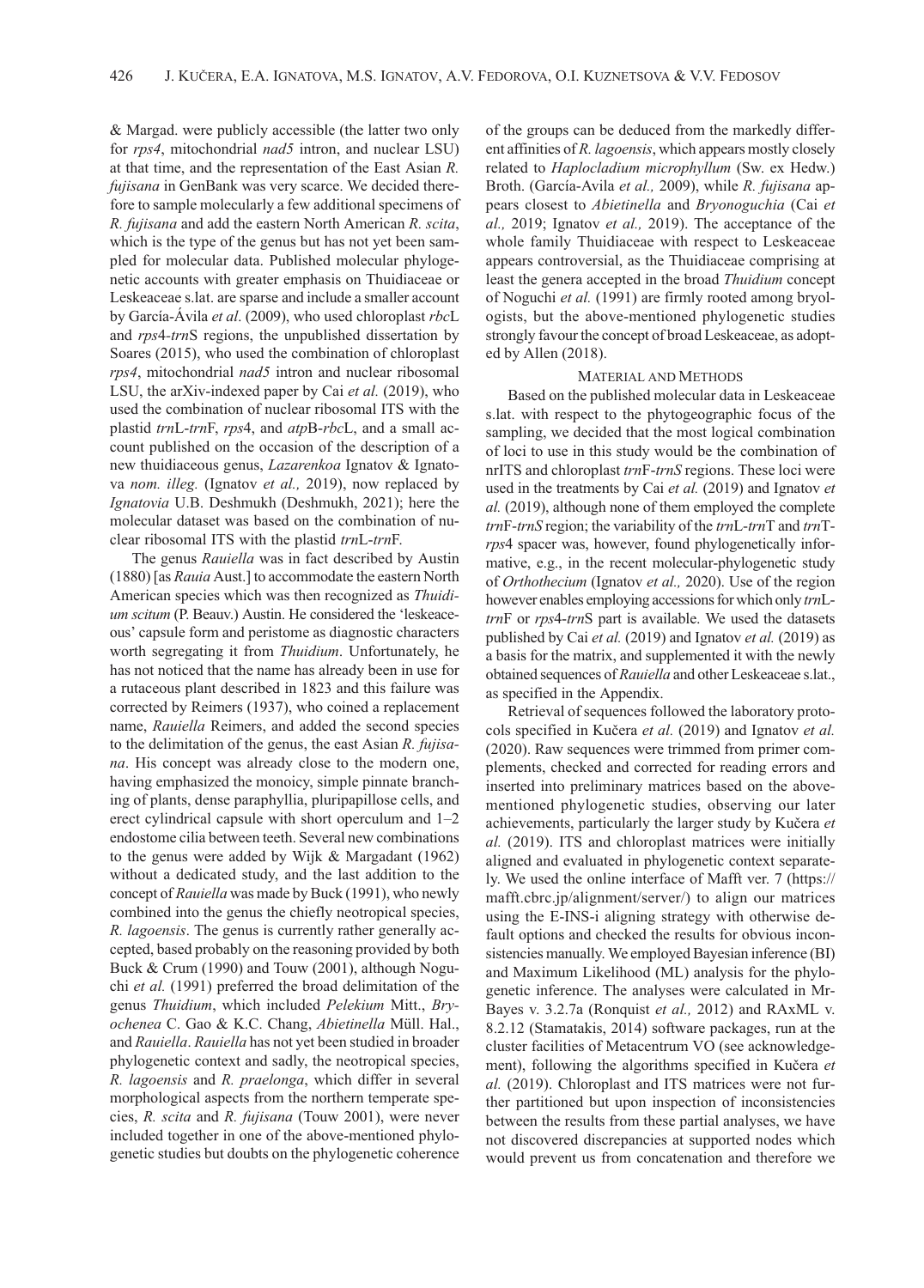

used the concatenated data matrix, which was partitioned between nuclear and plastid partitions. Indel data were not scored following the initial inspection of result differences between the included and not included indel data.

# Analysis of separate ITS and chloroplast matrices yielded nearly identical topologies, differing mostly in more abundant unresolved lineages resulting from the chloroplast dataset. We present and describe here there-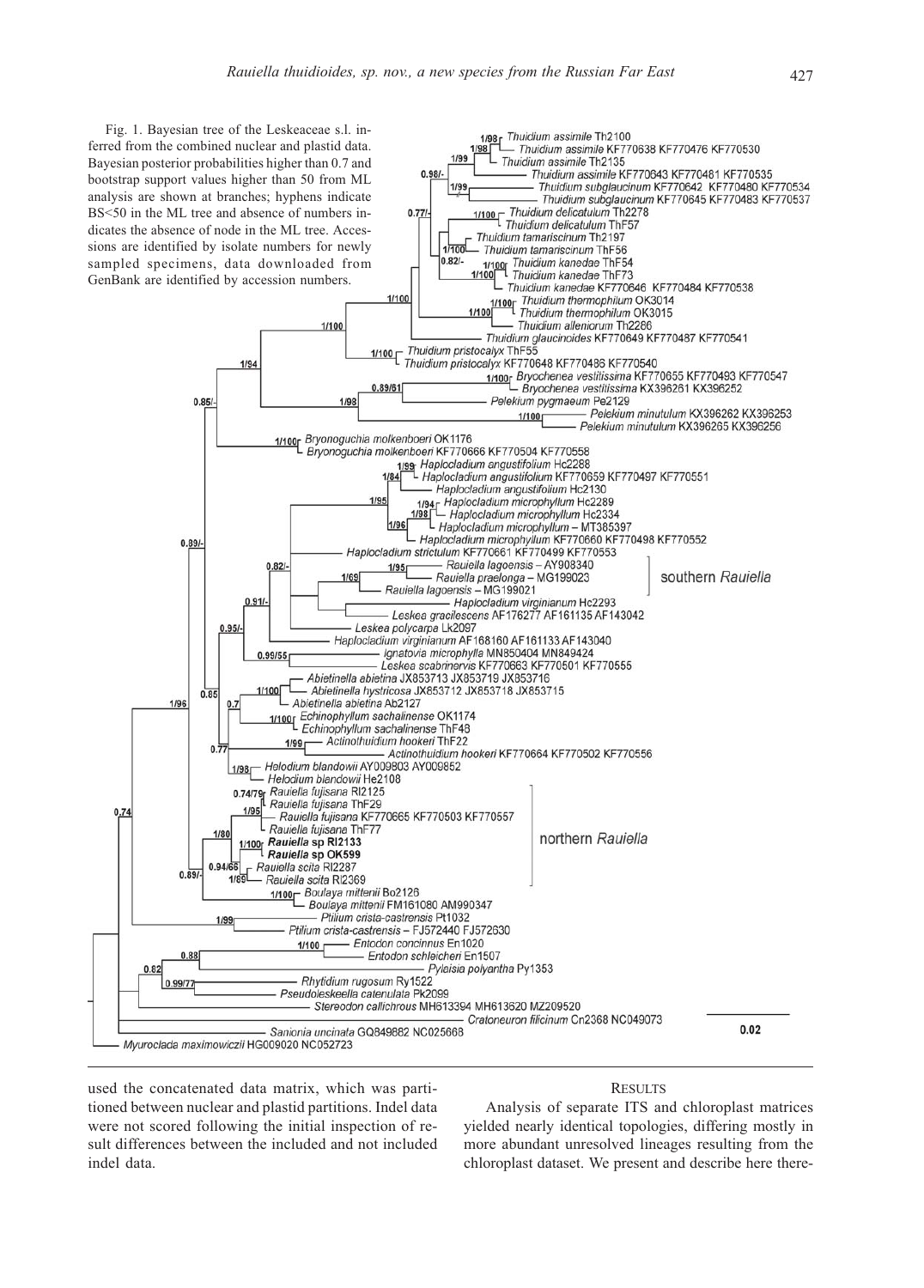fore only the results obtained from the analysis of concatenated matrices (Fig. 1). All sampled Thuidiaceae and Leskeaceae accessions form together a well-supported monophyletic unit. The type of Leskeaceae, Leskea polycarpa, appears nested in a weakly supported lineage containing accessions of Haplocladium, Rauiella lagoensis and R. praelonga, and Ignatovia. Members of Thuidium, on the other hand, appear in a fully supported clade which is sister to fully supported Pelekium clade that also includes Bryochenea. The composite lineage of Thuidium and Pelekium+Bryochenea appears sister to Bryonoguchia to form a virtually unsupported clade. All other relationships at supra-generic rank are poorly supported or not supported at all. Members of Rauiella form two markedly distant lineages, the northern lineage (PP 1/ BS 80) comprising the temperate representatives R. scita, R. fujisana and the two accessions of plants from Elomovsky Klyuch which form a weakly supported monophylum (PP 0.94/BS 66) with the North American R. scita, while R. fujisana is sister to this lineage. The whole northern Rauiella lineage appears sister to Boulaya, comprising a very weakly supported clade (PP 0.89/BS-). The undescribed Rauiella shares rps4-trnS sequence with R. scita but differs in five substitutions in the remaining part of trnF-rps4 region and five in ITS. Rauiella fujisana differs in additional 10 substitutions in trnF-rps4 region, two substitutions in the rps4 trnS region and 8 in ITS. The southern Rauiella representatives appear within a poorly supported clade that includes analysed accessions of Haplocladium, Leskea and Ignatovia.

### **DISCUSSION**

The morphologically distinct plants collected several times in the valley of Elomovsky Klyuch in the southern part of Sikhote-Alin mountain range were molecularly confirmed to be a member of the "northern Rauiella lineage", i.e., the genus Rauiella in the strict sense. The structure of molecular variability in this lineage fully supports the recognition of three identically evaluated taxa, showing little infraspecific variation and substantially larger divergence among taxa. The undescribed member of Rauiella is more closely related to the eastern North American R. scita than to the sympatrically occurring R. fujisana. At the same time, R. scita is not known to occur outside its endemic distribution range between North Carolina and Quebec, eastern Atlantic coast and Iowa in the west (Buck, 2014). The polyphyly of Rauiella, as currently delimited, calls for the re-evaluation of the genus, as already suggested by Touw (2001), who stated that the neotropical Rauiella members possess character states he considered as derived with respect to northern species, including irregular branching pattern, paraphyllia with few and short branches, weakly differentiated stem and branch leaves, muticous stem leaves, strong costae with dorsal superficial costa cells chlorophyllose, similar to adjacent lamina cells, long and

sheathing perichaetial leaves and reduced peristomes. They also share the acute, sharp terminal cell of branch leaves in contrast to truncate and pluripapillose cells of the northern species (Buck, 2014). We have not had the possibility of studying the tropical representatives of the genus and the phylogenetic affinities are assessed only from the *rps*4 part of the *trnF-trnS* region which we employed in most other cases. The comprehensive revision of Rauiella is nevertheless far beyond the scope of the current paper.

The results from our phylogenetic analysis also fully support the idea of merging the traditionally recognized family of Thuidiaceae with Leskeaceae (Allen, 2018). Should the two families be maintained, it would necessitate either segregating several new families with low support and hardly any morphological substantiation (one of them containing probably the northern Rauiella clade with *Boulaya*), or the acceptance of monophyletic crown group of Thuidiaceae containing probably only Thuidium and Pelekium at the cost of paraphyletic Leskeaceae represented by the grade of all basal thuidiaceous/ leskeaceous genera. Neither of these solutions seems to be more convenient than the somewhat unusual broad delimitation of Leskeaceae, where however only the genus Leskea is retained in the classical delimitation of the family (Brotherus, 1925).

### TAXONOMY

Rauiella thuidioides Jan Kučera & Ignatova, spec. nov. Fig. 2, 3A–D, 4A–D.

Holotype: Russian Federation, Primorsky Territory, Lazo Distr.: Elomovsky Klyuch valley, 43°13'39.3"N, 133°45'47.6"E, 250 m a.s.l., on mossy rocks in mixed conifer-broadleaved forest, 5 September 2013, coll. Ignatov, Ignatova & Malashkina 13-1264 (MHA9101928). Isotype MW9092266.

Paratypes: (1) Russian Federation, Primorsky Territory, Lazo Distr.: Elomovsky Klyuch valley, 43°13'10"N, 133°46'31"E, 200 m a.s.l., broad-leaved alluvial wood; on half-shaded siliceous boulder, 5 September 2019, coll. J. Kučera 21299 (CBFS). (2) The same area, without exact coordinates, ca. 200 m a.s.l., on rocks in a mixed floodvalley forest, 6 September 2006, coll. Ignatov, Ignatova & Cherdantseva 06-2175 (MHA9131243, MW9092267).

Etymology. The specific epithet refers to thuidioid appearance which results from the presence of sparsely bipinnate branching.

Diagnosis. The species differs from its congeners, and particularly from R. fujisana and R. scita, in its sparse branching which reveals rich paraphyllia present on stem, the occasional production of second order branches from the primary ones, and the larger stem leaves, mostly exceeding 1 mm in length and 0.5 mm in width. The differences from Thuidium species with pluripapillose cells (T. submicropteris, T. subglaucinum, T. kanedae, T. alleniorum) include autoicous gametangia and less regular and less dense, mostly unipinnate branching. Boulaya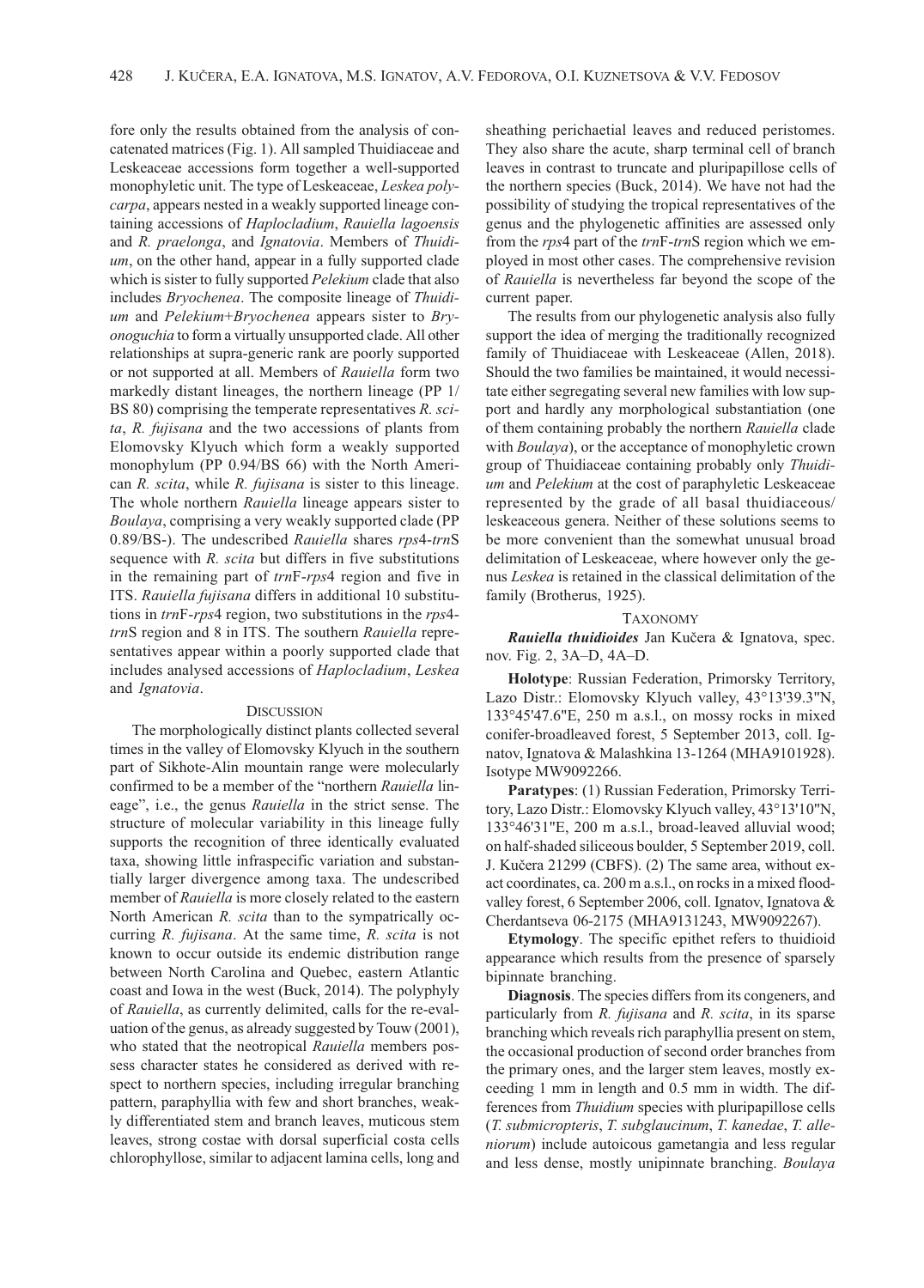

Fig. 2. Rauiella thuidioides (from holotype). A–C: habit, dry; D–E: cells of stem leaf acumina; F: cells of the apical portion of the secondary branch leaf; G: cells of the apical portion of the primary branch leaf; H–K: paraphyllia; L: median cells of stem leaf; M–O: branch leaves from secondary branches; P: inner perichaetial leaf; R–S, W: branch leaves from primary branes; T–V: stem leaves; X: basal cells of stem leaf. Scale bars: 1 cm for A; 2 mm for B; 1 mm for C; 0.5 mm for M–W; 100 μm for D–L, Х.

mittenii is more densely, unipinnately branched, has unipapillose cells and is dioicous.

Description: Plants in loose, interwoven mats, rigid, green or yellowish-green, dull but with glossy stem leaf apices. Stems to 8 cm long, 0.5–1.0 mm wide with leaves, sparsely and irregularly branched, often with secondary branchlets on primary branches; central strand absent;

medullary cells firm-walled, cortical cells in 3–4 layers thick-walled, brown, hyalodermis absent; paraphyllia numerous on stems and primary branches, filamentose and foliose, branched. Stem leaves incurved when dry, widely spreading when moist, 0.9–1.2×0.6–0.8 mm, from wide triangular or cordate-deltoid bases abruptly narrowed into long, narrow triangular acumina, with unise-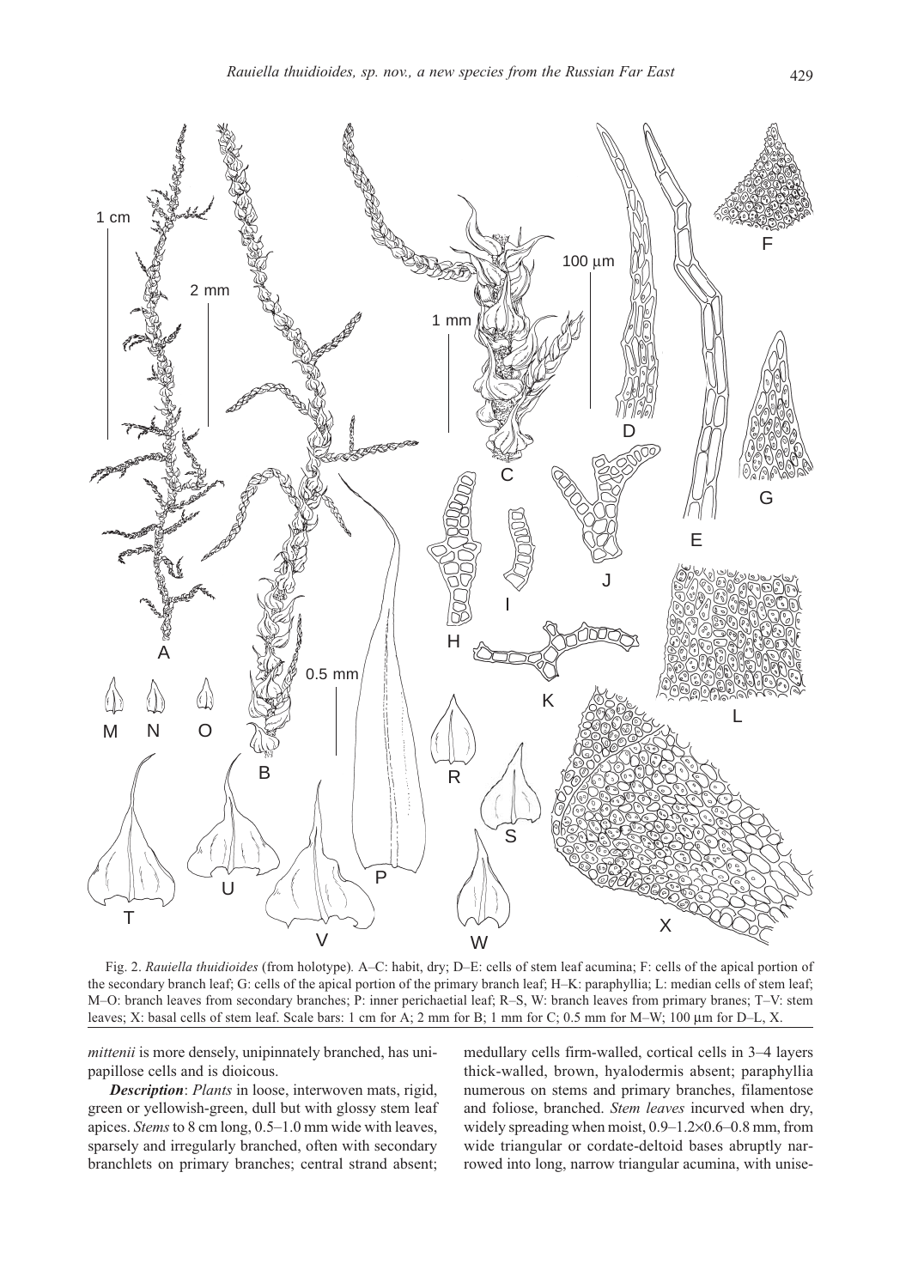

Fig. 3. A comparison of North Hemispheric Rauiella species. A–D: R. thuidioides (from holotype). E–K: R. fujisana (from: Russia, Primorsky Territory, Dalnegorsk District, Ignatov & Ignatova 13-1601, MHA). L-S: R. scita (from: U.S.A., Maine, Allen 28294, MHA). A, E–G, L–N: stem leaves; B, H–I, O–P: branch leaves; C, J, R: median laminal cells; D, K, S: leaf transverse sections. Scale bars: 0.5 mm for A–B, E–I, L–P; 100 μm for C–D, J–K, R–S.

riate apices 2–4 cells long, abruptly rounded to the insertion, strongly plicate; costae extending to the base or middle part of narrow acumina, gradually tapered distally; margins entire, plane or recurved at places in basal half; median laminal cells irregularly polygonal and transversely ovate, with moderately thickened walls, slightly collenchymatous, with several round and 0 shaped, low papillae over lumina mainly on dorsal side of leaf lamina, 5–12×7–10 μm; cells of acumina elongate, 25–30×5–8 μm, smooth. Primary branch leaves with ovate base and triangular acumina, 0.55–0.70×0.3– 0.4 mm, apical cell sharp, smooth; secondary branch leaves ovate, 0.2–0.25×0.12–0.14 mm, apical cell truncate, papillose. Autoicous. Perichaetia on stem, conspicuous. Inner perichaetial leaves narrowly lanceolate, ca. 2.5–3.0×0.5 mm, not plicate, with long, filiform, flexuose acumina, uniseriate apices 3–4 cells long; margins plane, serrulate throughout; costa to 0.7 the leaf length, weakly delimited from adjacent cells; laminal cells oblong, smooth. Perigonia on stem close to perichaetia, small, inconspicuous. Setae 1.8–2.2 mm long, yellowish or yellow brown. Capsules inclined, cylindrical, slightly curved, 1.8–2 mm long and 0.8–0.9 mm wide. Opercula and annuli not seen. Exostome teeth ca. 500 μm long, light yellow, cross-striolate below, papillose above. Endostome with basal membrane ca. 250 μm high; segments as long as exostome, narrow, not or scarcely perforated; cilia in groups of 2–3, nodose. Spores 9–11 μm, very finely papillose. Calyptrae not seen.

Differentiation. Rauiella thuidioides can be rather easily differentiated from the co-occurring common East Asian *R. fujisana* by the longer, up to 8 cm long stems, much sparser branching with somewhat irregularly long primary branches and particularly by the sparse but rather regular appearance of short secondary branches arising from the primary ones (cf. Fig. 4C). Stem leaves

are larger, 0.9–1.2×0.6–0.8 mm vs. to 0.9×0.45 mm (as specified by Noguchi et al., 1991), are more strongly plicate and have typically longer, piliferous apices (Fig. 3), although this character is rather variable in  $R.$  fujisana. Leaf laminal cells of R. fujisana are covered by dense, coarse, forked papillae on both leaf surfaces (Fig. 3K), while in R. thuidioides the papillae are smaller, less massive, simple or indistinctly bifid (0-shaped), more numerous on dorsal surface of leaf lamina (Fig. 3D). Rauiella thuidioides also differs from R. fujisana in longer setae (1.8–2.2 vs. 1.0–1.2 mm), longer exostome teeth (500 vs.  $350 \mu m$ ), and smaller, finer papillose spores (9–11 vs. 12–15 μm). Rauiella scita is presently only known from eastern North America and can also be differentiated by the absence of secondary branches and more regular and dense branching pattern (Fig. 4G), although less regular than in R. fujisana, and with only few secondary branches. Its leaves are also much smaller than those of R. thuidioides – 0.6–0.8 mm long (Allen, 2014). The papillae on leaf lamina of R. scita are more similar to those of R. thuidioides; cells are described by Allen (2014) as densely pluripapillose on dorsal surface, bulging or unipapillose on ventral surface (cf. Fig. 3S). Rauiella scita has shorter setae, 0.8–1.4 mm vs. 1.8–2.2 mm long), and its spore size is similar to R. thuidioides  $(8-12 \mu m)$ . Rauiella thuidioides possibly most resembles members of the genus Haplocladium at casual observation with respect to similar, irregular and sparse branching pattern. In particular, stem leaves of R. thuidioides are strikingly similar in shape, size and strong plication to plants named Haplocladium microphyllum in northeastern Asia, although such plants differ from typical Central American plants representing the type of H. microphyllum. Species of Haplocladium can, however, be differentiated by the unipapillose cells, dioicous gametangia distribution

S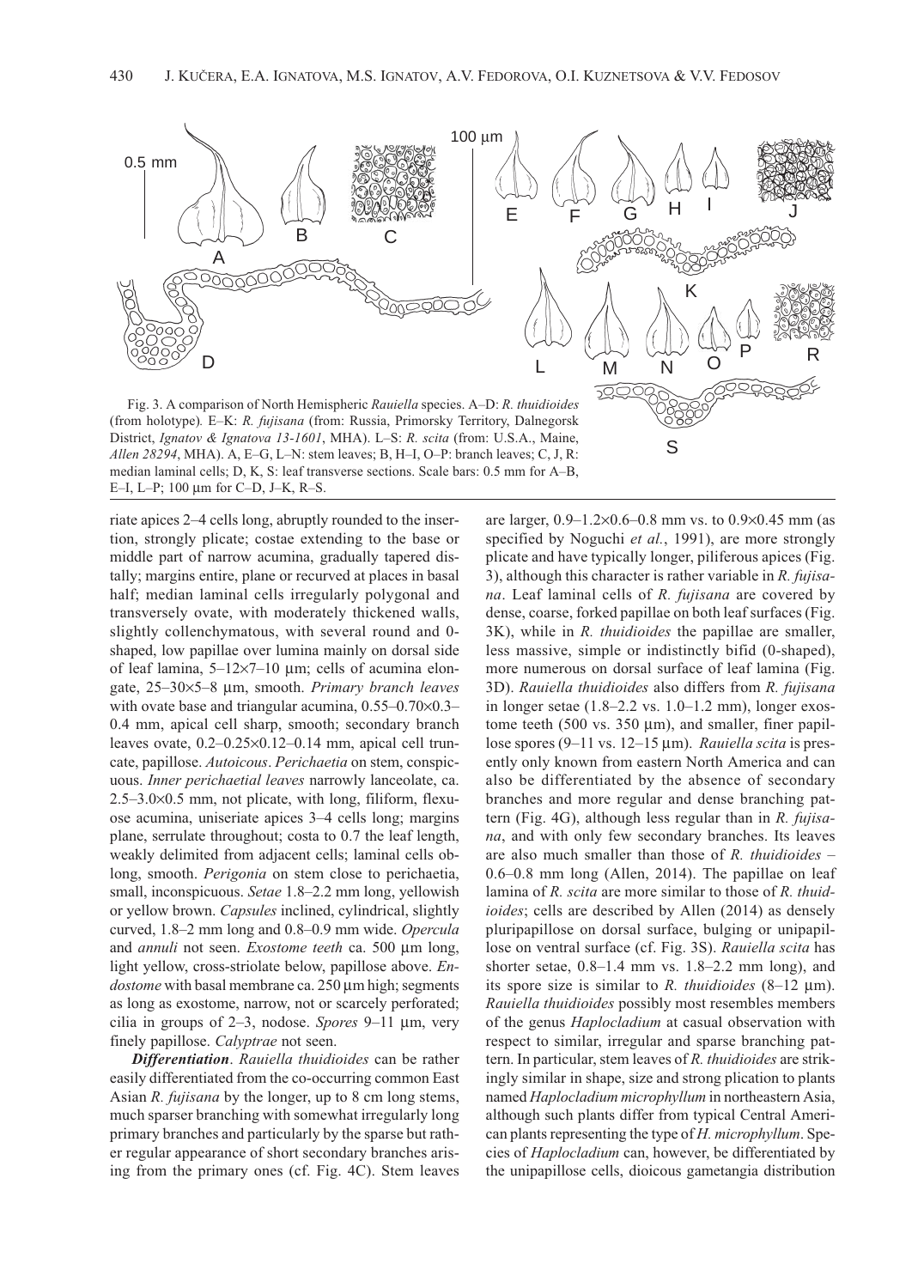

Fig. 4. Habits of R. thuidioides, from holotype (A–D), R. scita (from: USA, Maine, Allen 28294 MHA9057089; E–H), R. fujisana (from: Russia, Primorsky, Ignatov & Ignatova 13-1380, MHA9048227; I–L). Each row at the same magnification.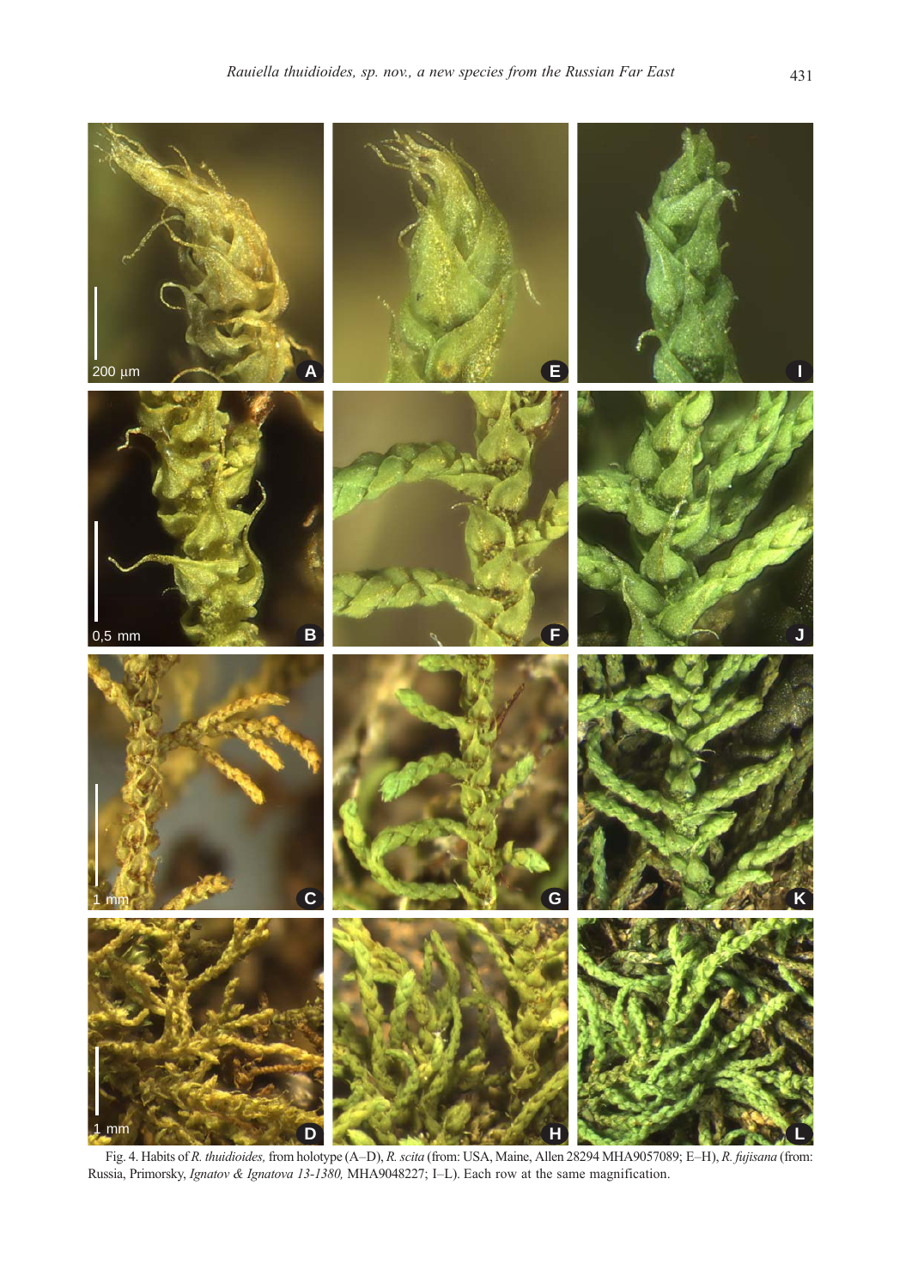and mostly sparser paraphyllia, particularly on branches, and secondary branches are also absent. Boulaya mittenii is also unipinnate, more densely and regularly branched plant with thicker primary branches, cells are weakly unipapillose and somewhat collenchymatous, the plants are also dioicous. Thuidium species are dioicous as well and mostly are more densely and regularly bi- to tripinnate, except for, e.g., T. alleniorum, which however has only shortly pointed stem leaves and the branch leaves are incurved.

**Ecology and Geography.** Rauiella thuidioides was collected from half-shaded siliceous boulders in broadleaved alluvial wood surrounding the brook at 200–250 m a.s.l. It is not known how typical this habitat is for the species; the co-occurring R. fujisana is mostly found epiphytically in the same environments, but occasionally is also encountered on stones or bare ground. On the other hand, the habitat of shaded siliceous boulders in humid environment is also typical for the co-occurring species of the genus Haplocladium (currently referred to H. angustifolium, H. microphyllum and H. strictulum). The valley beneath Benevskie waterfalls has been well studied for bryophytes and contains many rare mosses of the Eastern element, including Arrhenopterum heterostichum Hedw., Boulaya mittenii (Broth.) Cardot, Forsstroemia konoi (Broth.) Enroth, Fedosov & Ignatov, Hypopterygium flavolimbatum Müll. Hal., Orthotrichum consobrinum Cardot, Pylaisia coreana Nog., Rhizomnium striatulum (Mitt.) T.J. Kop. and many others. This discovery confirms that the bryoflora of the north-eastern Asia still contains unnoticed species, which might, however, prove more broadly distributed after previously unassigned material is revised. The use of molecular tools greatly enhances such efforts.

## ACKNOWLEDGEMENTS

Jan Kučera acknowledges the loan of material from the herbarium DUKE arranged by B. Aguero and the effective laboratory work by Dr. Alžběta Manukjanová (University of South Bohemia, České Budějovice). The work of MI, EI, AF, OI and VF was supported by RSF project 18-14-00121. The work of VF was also supported by contract AAAAA20-120031990012-4 of the Botanical Garden-Institute FEB RAS. The work of AF was also supported by Tsitsin Main Botanical Garden state assignment no. 19-119012390082-6 and of EI by Lomonosov Moscow State University state assignment no. 121032500090-7. We also thank the Ministry of Higher Education and Science of the Russian Federation for support and the Center of Collective Use "Herbarium MBG RAS", grant 075-15- 2021-678. Computational resources ('Metacentrum VO') were supplied by the Ministry of Education, Youth and Sports of the Czech Republic under the Projects CESNET (Project No. LM2015042) and CERIT-Scientific Cloud (Project No. LM2015085) provided within the program Projects of Large Research, Development and Innovations Infrastructures.

### LITERATURE CITED

- ALLEN, B.H. 2014. Maine mosses: Drummondiaceae Polytrichaceae. Memoirs of The New York Botanical Garden 111: i–xvi, 1–607.
- ALLEN, B.H. 2018. Moss flora of Central America. Part 4. Fabroniaceae–Polytrichaceae. – Monographs in Systematic Botany from the Missouri Botanical Garden 132: i–x, 1–830.
- AUSTIN, C.F. 1880. Bryological notes. Bulletin of the Torrey Botanical Club 7: 15–16.
- BROTHERUS, V.F. (1925) Musci (Laubmoose) 2. Hälfte. Die natürlichen Pflanzenfamilien, Zweite Auflage. – Duncker & Humblot, Berlin, 542 pp.
- BUCK, W.R. 1991. The Generic Placement of Anomodon lagoensis. The Bryologist 94: 82. https://doi.org/10.2307/3243728
- BUCK, W.R. 2014. Rauiella. In: FNA Editorial Committee (eds.). Flora of North America, pp. 378–380.
- BUCK, W.R. & H.A. CRUM. 1990. An evaluation of familial limits among the genera traditionally aligned with the Thuidiaceae and Leskeaceae. – Contributions from the University of Michigan Herbarium 17: 55–69.
- CAI, Q.-Y., B.-C. GUAN, G. GE, & Y.-M. FANG. 2019. Molecular Phylogeny of Chinese Thuidiaceae with emphasis on Thuidium and Pelekium. – arXiv:1902.06032 [q-bio].
- DESHMUKH, U.B. 2021. Ignatovia, a new replacement name for Lazarenkoa Ignatov & Ignatova (Leskeaceae, Bryophyta). – Phytotaxa 497: 173–174. https://doi.org/10.11646/phytotaxa.497.2.11
- GARCÍA-ÁVILA, D., E. DE LUNA & A.E. NEWTON. 2009. Phylogenetic relationships of the Thuidiaceae and the non-monophyly of the Thuidiaceae and the Leskeaceae based on rbcL, rps4 and the rps4 trnS intergenic spacer. - The Bryologist 112: 80-93. https://doi.org/ 10.1639/0007-2745-112.1.80
- IGNATOV, M.S., O.D. DUGAROVA, A.V. FEDOROVA & E.A. IGNA-TOVA. 2019. Lazarenkoa a new moss genus from the Russian Far East. Arctoa 28: 226–230. https://doi.org/10.15298/arctoa.28.21
- IGNATOV, M.S., J. KUČERA, L. HEDENÄS, O.I. KUZNETSOVA & E.A. IGNATOVA. 2020. A revision of the genus Orthothecium (Plagiotheciaceae, Bryophyta) in northern Eurasia. – Arctoa 29: 10–48. https://doi.org/10.15298/arctoa.29.02
- KUČERA, J., O.I. KUZNETSOVA, A. MANUKJANOVÁ & M.S. IG-NATOV. 2019. A phylogenetic revision of the genus Hypnum: Towards completion. – Taxon 68: 628–660. https://doi.org/10.1002/tax.12095
- NOGUCHI, A., Z. IWATSUKI & T. YAMAGUCHI. 1991. Illustrated Moss Flora of Japan Vol. 4. – Hattori Botanical Laboratory, Nichinan, pp. 743–1012.
- REIMERS, H.J.O. 1937. Die europäischen Haplocladium-Arten mit besonderer Berücksichtigung ihrer außereuropäischen Verbreitung und ihrer Verwandtschaft. – Hedwigia 76: 191–298.
- RONQUIST, F., M. TESLENKO, P. VAN DER MARK, D.L. AYRES, A. DARLING, S. HÖHNA, B. LARGET, L. LIU, M.A. SUCHARD & J.P. HUELSENBECK. 2012. MrBayes 3.2: Efficient Bayesian Phylogenetic Inference and Model Choice Across a Large Model Space. – Systematic Biology 61: 539–542. https://doi.org/10.1093/sysbio/sys029
- SOARES, A.E.R. 2015. A Família Thuidiaceae Schimp. no Brasil, um estudo taxonômico, filogenético e morfológico. – Universidade de Brasília, 201 pp.
- STAMATAKIS, A. 2014. RAxML version 8: a tool for phylogenetic analysis and post-analysis of large phylogenies. – Bioinformatics 30: 1312– 1313. https://doi.org/10.1093/bioinformatics/btu033
- TOUW, A. 2001. A review of the Thuidiaceae (Musci) and a realignment of taxa traditionally accommodated in Thuidium sensu amplo (Thuidium Schimp., Thuidiopsis (Broth.) M. Fleisch., and Pelekium Mitt.) including Aequatoriella gen. nov., and Indothuidium gen. nov. – Journal of the Hattori Botanical Laboratory 90: 167–209.
- WIJK, R. & W.D. MARGADANT. 1962. New combinations in mosses VII. – Taxon 11: 221–223. https://doi.org/10.2307/1216658
- Received 1 December 2021 Accepted 20 December 2021